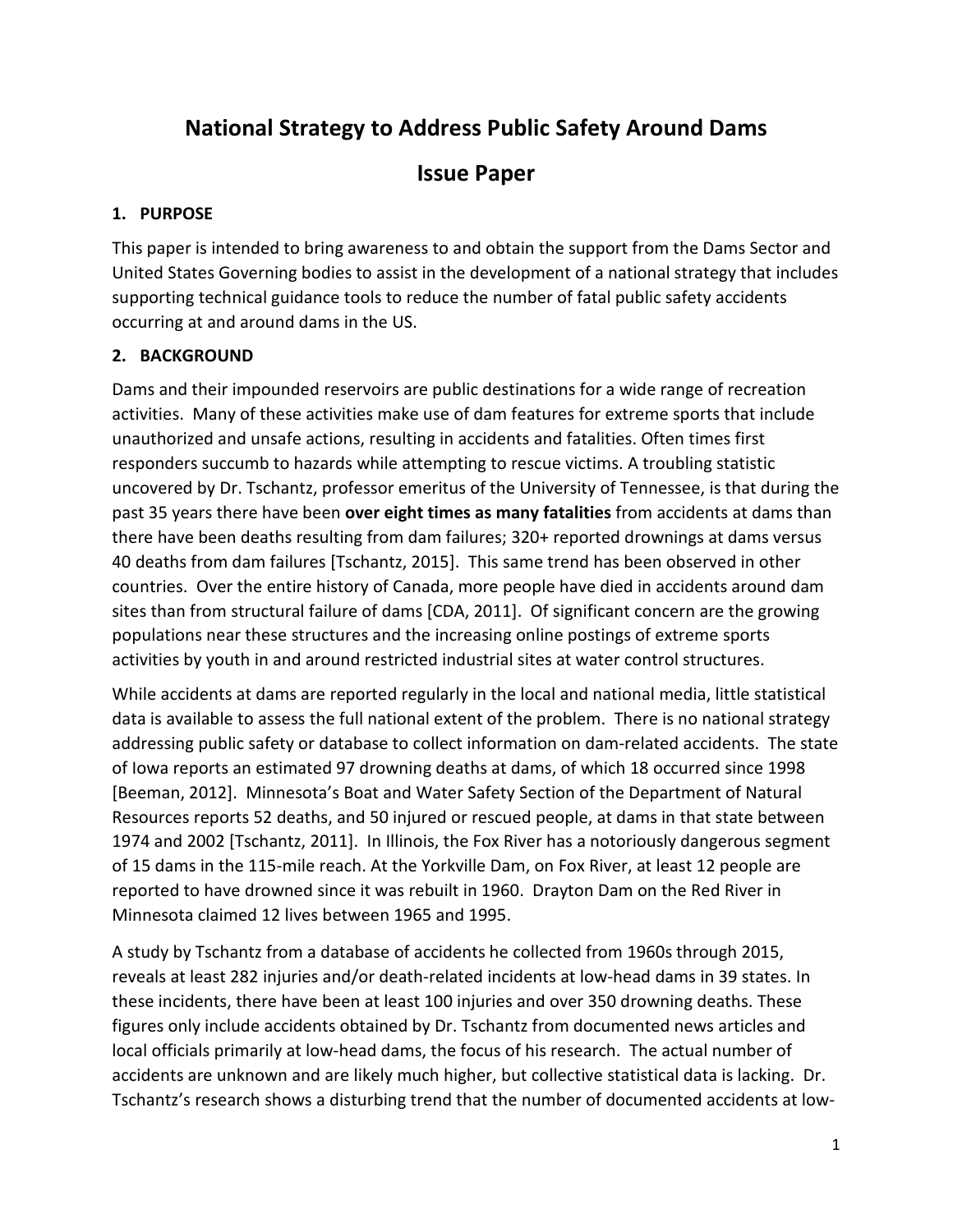head dams in the U.S. has been increasing in recent years, as shown in Figure 1. These statistics demonstrate the need for the dam industry to focus attention on identifying and correcting the hazards created by the dams.



**Figure 1. Cumulative U.S. Low Head Dam Drownings from 1960 to 2015 [Tschantz, 2015]**

Although the most significant hazard and cause of fatalities is the transient submerged hydraulic jump or hydraulic roller that is often attributed to flow over low-head run-of-the-river dams, there are many other hazards that exist at dams that have contributed to accidents and fatalities. Dozens of fatalities, resulting predominantly from boating accidents, occur immediately downstream from larger conventional dam spillways, and turbine releases. [Dr. Roland Hotchkiss, BYU Professor of Civil & Environmental Engineering, who maintains a broad BYU database website of fatalities at dams, reports nearly 500 deaths related to low head dams (note: the BYU database includes contributions from Dr. Tschantz).]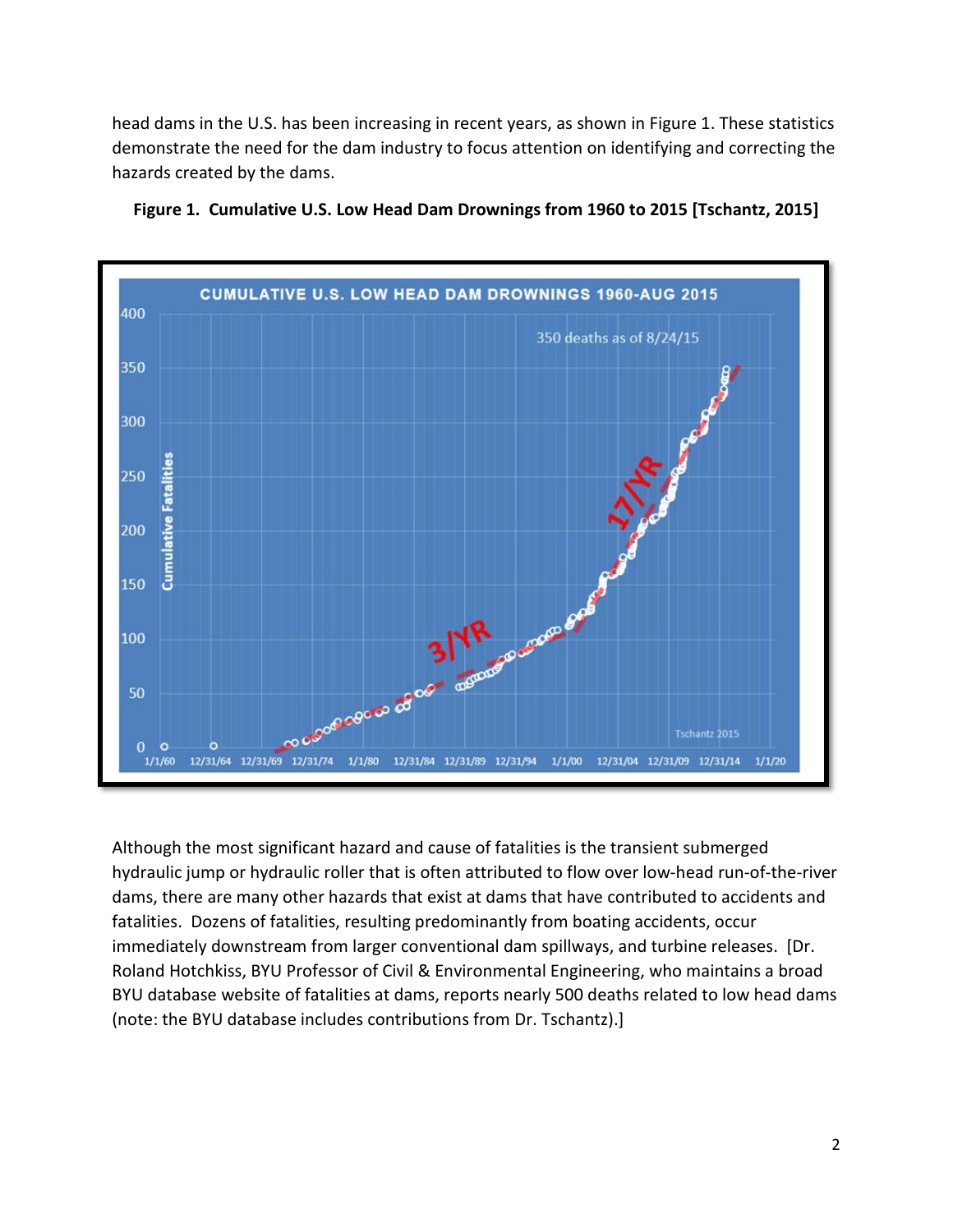



(T. Bennett, Personal Communication, OPG External Public Safety Incident Database, January 2, 2016)

Other hazardous conditions produced by and around dams include: strainers, sudden releases with rapidly increasing flow conditions, confined spaces, unpredictable currents, submerged structures, hidden dam crests, watercraft over spillways, entrapment, stranding, bridge and box culvert apron drop-offs, and steep slopes and slippery surfaces.

In response to the increasing number of accidents and fatalities at and around dams, several countries and organizations have recently formed work groups with the aim of learning, fostering cooperation, and developing solutions. Countries in the forefront include Canada, France and Norway. In 2010, ICOLD formed Technical Committee I - Public Safety around Dams, with representatives from 21 ICOLD Member Countries, including the United States. The ICOLD Committee has been tasked with producing a State of Practice document that includes providing information on hazards and risks, current practice, legal frameworks, and mitigation measures. Amongst the National Committee contributions to the ICOLD publication has been the Canadian Dam Association (CDA) Guidelines on Public Safety around Dams. The CDA guidelines include an approach for evaluating public safety at dams and developing and implementing a site-specific public safety plan using a risk assessment methodology.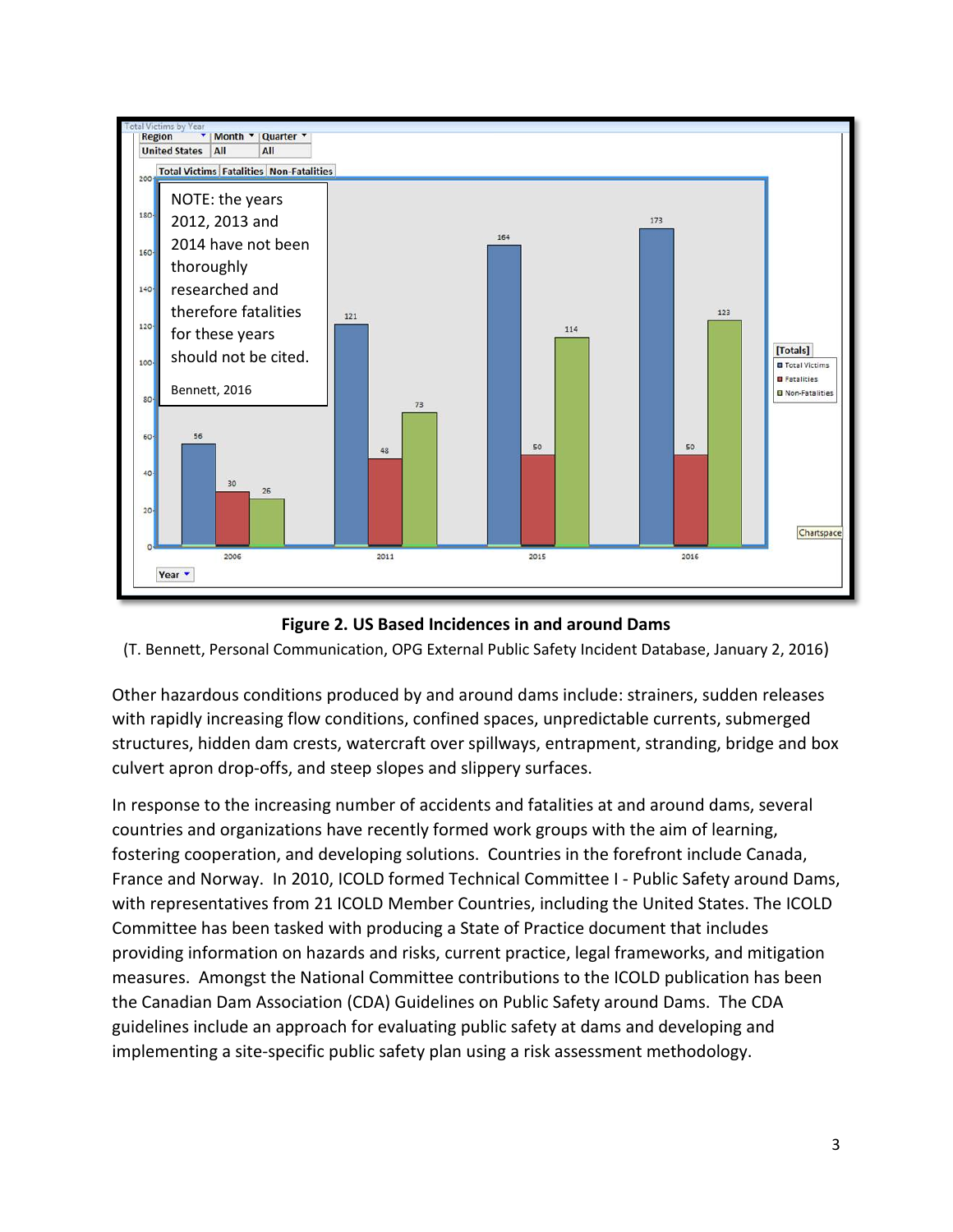Within the United States there exist several guideline type documents addressing public safety controls, most notably those produced by the FERC (1992), USBR (1996) and the USACE (????). In each case the documents are written at a high level, and do not include a robust methodology to assess the hazards in order to select appropriate control measures. However, most states and dam owners do not have any formal policies or guidelines for addressing public safety. Public safety at and around dams tends to fall through the cracks between state dam safety, and boating or water safety. Most of the Federal Agencies that produced these documents have each identified the need to update. This presents an opportunity to align the practice in the United States around a common set of objectives and methodologies for assessing hazards and treating risk. What is missing is a national, coordinated effort for protecting the public at and around dams, including smaller dams that are exempt because they fall below the state or federal jurisdictional size categories.

#### **3. SECURITY CONCERNS**

The increased number of extreme youth activities at dams have created a security risk in and around these structures. Many of these activities are captured by cell phones or GoPro video recording devices, and later uploaded on video website platforms. Some of the videos capture images of critical assets, and record access routes into and /or around security features that to restrict access to critical areas in and around water retention structures. This information has the potential to be used by threat actors in pre-attack surveillance, preparation, and planning. For this reason alone, the security community should be involved in supporting a National Public Safety program for dams, and developing training material to educate dam owns to the potential risks to security when unauthorized activities are ignored and discounted.

### **4. ASDSO COMMITTEE ON PUBLIC SAFETY AT DAMS AND USSD COMMITTEE ON PUBLIC SAFETY AND SECURITY FOR DAMS**

In response to the growing need to address public safety issues at dams, both ASDSO and USSD have formed committees over the past two years to address the growing concerns around public safety.

Public Safety is inherently defined as the safety consequences on the public (including visitors, boaters, first responders, workers and trespassers) that are potentially exposed to hazards at dams, other than dam failures, resulting from the existence and operation of dams.

The goal of these two committees is to promote a future where all dams are safe to the public.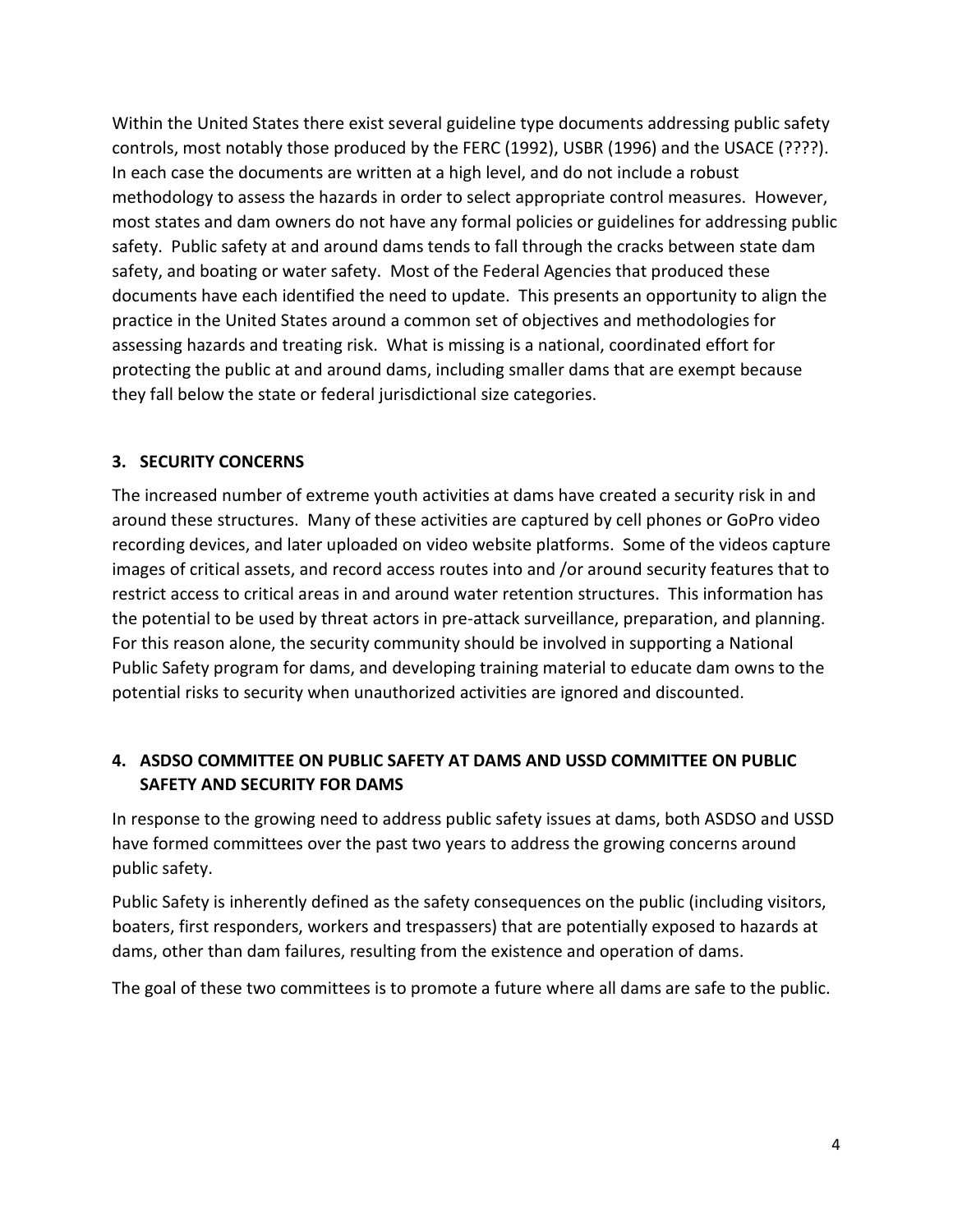#### **5. PUBLIC SAFETY FOR DAMS WORK**

The efforts of the two committees have identified that the US needs a national approach towards identifying hazards created by dams that put the public at risk, while tracking public safety accidents, and evaluating the success safety measures have on minimizing the risks to the public. The following is a list of areas that would be worthwhile pursuits that could be used as good guidance, but would require significant attention and resources to address and potentially stem the growing number of public safety accidents that dam owners are facing:

- Develop and Maintain a Database of Accidents, Fatalities, and Hazardous Activities at Dams
- Monitor Trends and Relevant Issues (Examples: Dam dropping, right to fish laws)
- Assemble and Make Available Information and Resources on a public Web Page Dedicated to Public Safety around Dams. Consider a database that includes the following subject categories:
	- o Research and other information on Hydraulic Hazards (emphasis on understanding physics of hazardous submerged hydraulic jump)
	- o Educational Resources
		- Warning Signs & Buoys
		- **Pamphlets**
		- Videos
		- **Nebsites**
		- **PowerPoint Presentations**
		- **Papers**
- Post Mortem Incident Investigation Case Studies
	- o Crisis Incident Investigation Team
	- o After action reports
	- o Case Studies of Specific Incidents (Videos of news reports, news articles, blogs, etc.)
- Development of Technical Information on Controlling Exposure and Mitigation **Strategies** 
	- o How to evaluate for and create Exclusion Zones
	- o Design of Portage Facilities Around Dams
	- o Patrolling
	- o Information on Emergency Response/Rescue
		- Rescue Procedures
		- Rescue Equipment
	- o Site Enhancements
	- o Information on Eliminating Hydraulic Hazard
- Research on how to design dam structures that can minimize if not eliminate hydraulic hazards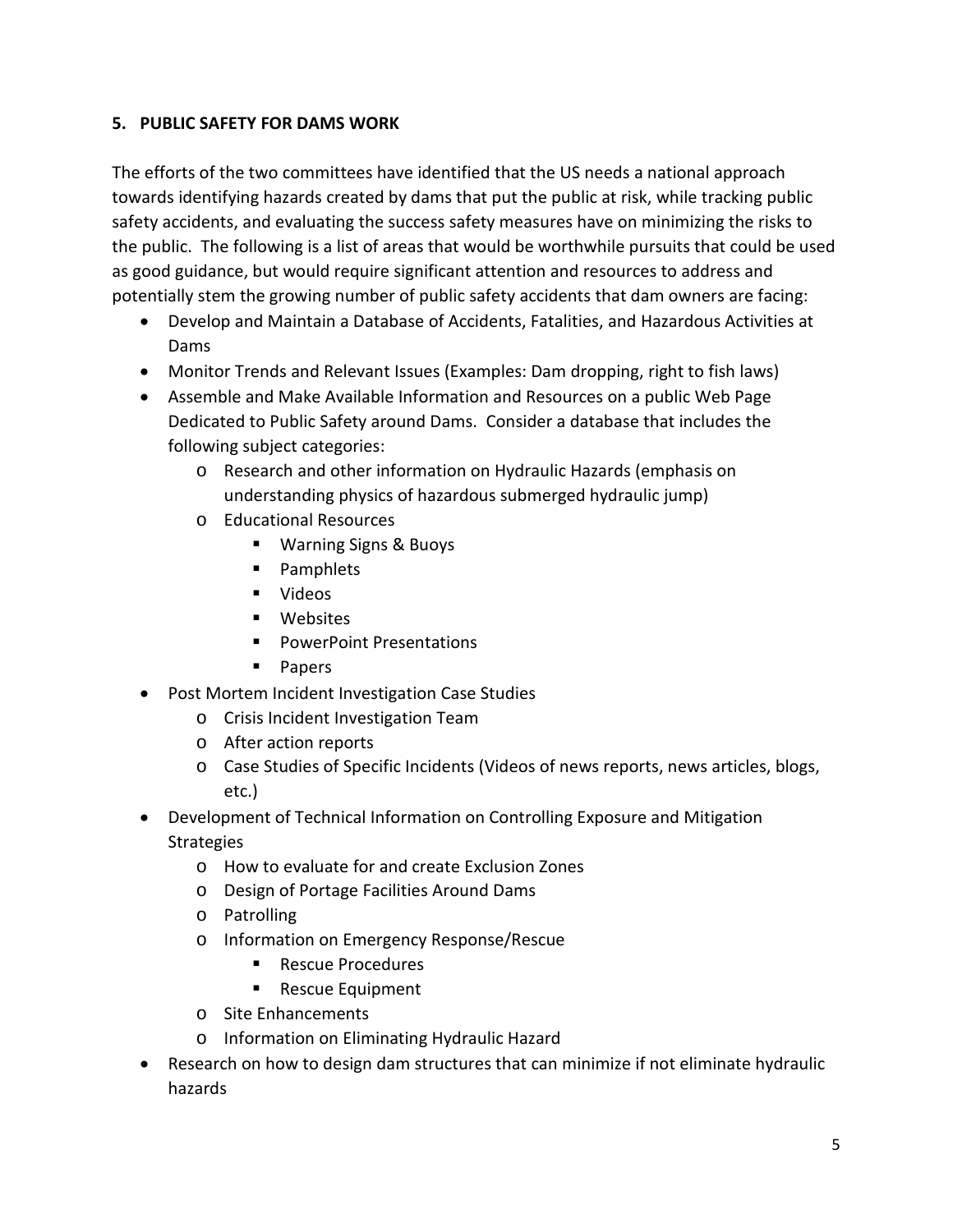- o Structural Modifications to Dam
- o Dam Removal
- o Other

#### **6. NATIONAL STRATEGY ON PUBLIC SAFETY AT DAMS**

The efforts of both ASDSO and USSD have drawn significant attention from the dam community throughout the US, highlighting the growing demand for education on issues related to Public Safety. Today, both organizations are encouraging the scheduling of guest lecturers and workshops on Public Safety topics. (USSD will be hosting a CDA workshop on their Technical Guidelines on Public Safety for Dams at their April national conference in Anaheim, CA). However, more is needed. Similarly, ASDSO included a concurrent technical session on Public Safety around dams at the March 2017 Southeast Regional Conference in Nashville. Today the demand for a unified message on matters of Public Safety requires:

- **National Dam Incident Tracking Database**
- **Educational Products**
	- o *Publications*
	- o *Papers*
	- o *Workshops*
	- o *Seminars*
	- o *Presentations*
	- o *Public meetings*
	- o *Webinars*
	- o *Media briefings and consultation*
- **Message(s) that are Targeted for the Audience** 
	- o *Designers* Avoid creating hazards & eliminate or mitigate existing hazards.
	- o *Inspectors* Identify hazards, recommend or enforce appropriate action.
	- o *Maintenance staff* Understand hazards, follow best practices for working around dams, and maintain public safety features at dams.
	- o *Dam Owners* Understand legal responsibilities, exposure, and risk reduction options.
	- o *State Regulators* **-** Understand scope of hazards, available resources, and state regulatory practices.
	- o *First Responders* **-** Understand hazards, follow best practices for emergency response, learn about latest response equipment and techniques.
	- o *Contractors/Divers* Understand hazards, follow best practices for working around dams, avoid creating hazards at dams when constructing temporary diversion and care of water facilities.
	- o *Recreating Public* Understand and avoid hazards.